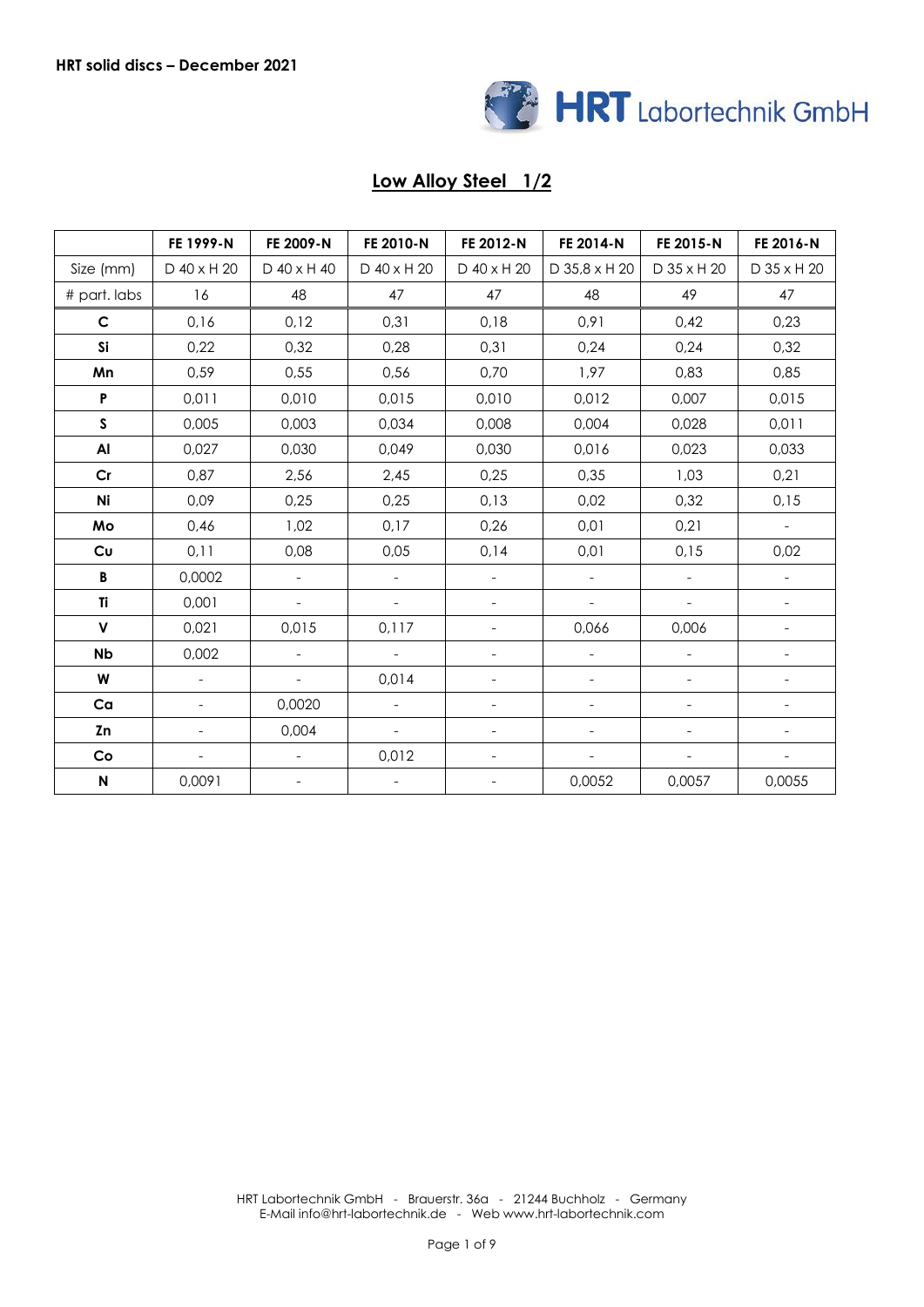

## **Low Alloy Steel 2/2**

|                         | FE 2018-N   | FE 2019-N | FE 2021-N   |  |
|-------------------------|-------------|-----------|-------------|--|
| Size (mm)               | D 36 x H 20 | 40x40x22  | D 50 x H 20 |  |
| # part. labs            | 47          | 45        | 55          |  |
| С                       | 0,24        | 0,17      | 0,332       |  |
| Si                      | 0,29        | 0,30      | 0,280       |  |
| Mn                      | 0,74        | 1,27      | 0,315       |  |
| P                       | 0,012       | 0,015     | 0,0178      |  |
| $\mathsf{s}$            | 0,003       | 0,001     | 0,0014      |  |
| Al                      | 0,017       | 0,068     | 0,0148      |  |
| Cr                      | 1,46        | 0,75      | 2,81        |  |
| Ni                      | 0,43        | 0,33      | 0,193       |  |
| Mo                      | 0,75        | 0,40      | 2,73        |  |
| Cυ                      | 0,06        | 0,03      | 0,070       |  |
| В                       | 0,0003      | 0,0016    | 0,0006      |  |
| Ti                      |             | 0,004     | 0,0017      |  |
| V                       | 0,30        | 0,003     | 0,528       |  |
| <b>Nb</b>               |             | 0,029     | 0,0070      |  |
| W                       |             |           | 0,0277      |  |
| Ca                      |             | 0,0014    |             |  |
| Zn                      |             |           | 0,0024      |  |
| Co                      |             | 0,003     | 0,0117      |  |
| N                       | 0,0066      | 0,0040    | 0,0076      |  |
| Mg                      |             |           | 0,0004      |  |
| Sn                      |             |           | 0,0043      |  |
| $\overline{\mathsf{S}}$ |             |           | 0,0015      |  |
| As                      |             |           | 0,0043      |  |
| Ta                      |             |           | 0,0022      |  |
| Zr                      |             |           | 0,0012      |  |
| Ce                      |             |           | 0,0011      |  |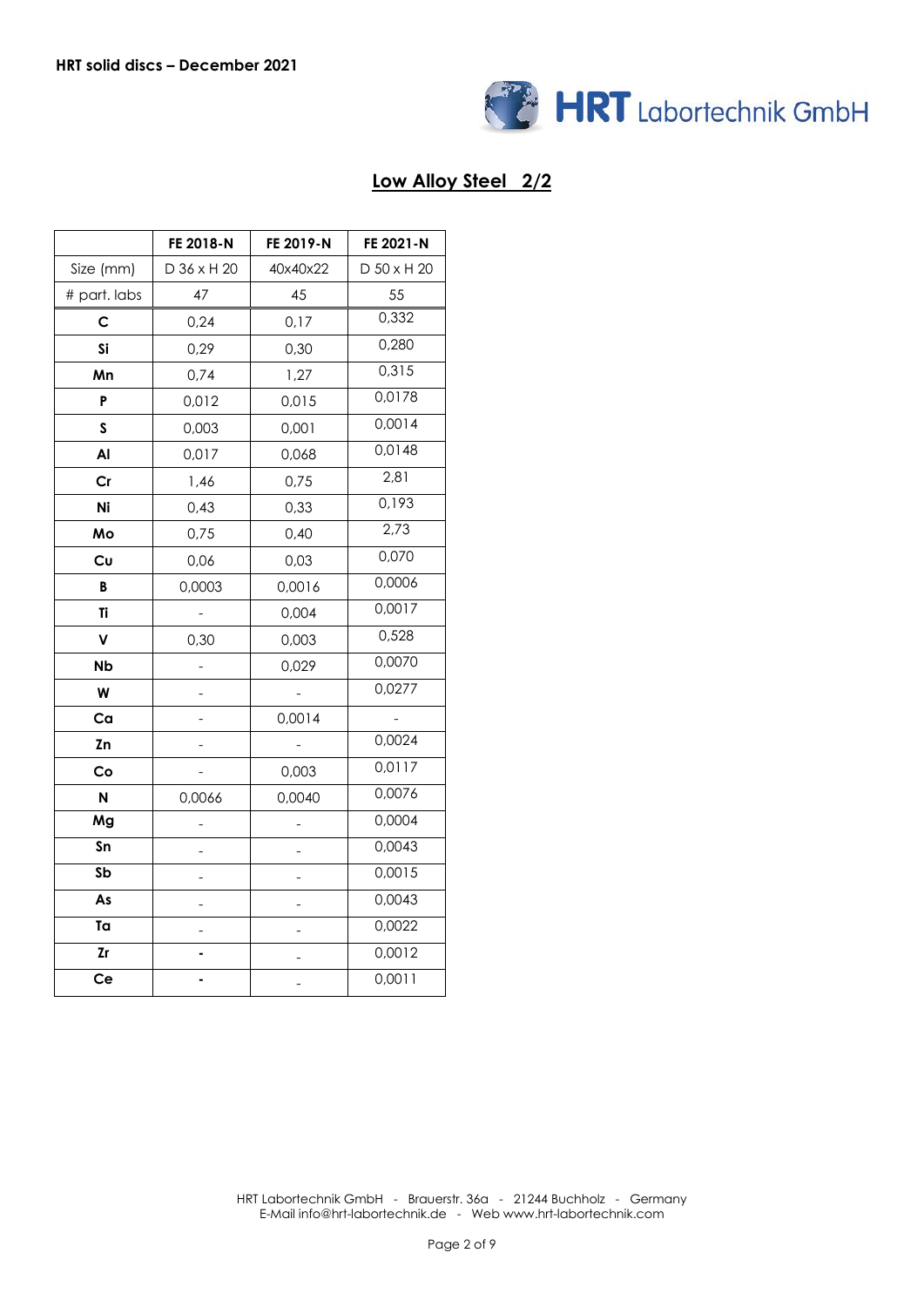

# **High Alloy Steel 1/2**

|                           | FE 2000-H   | FE 2003-H                | FE 2004-H                | FE 2009-H                | FE 2010-H                | FE 2012-H                | FE 2014-H                |
|---------------------------|-------------|--------------------------|--------------------------|--------------------------|--------------------------|--------------------------|--------------------------|
| Size (mm)                 | D 40 x H 20 | D 40 x H 20              | D 35 x H 20              | D 40 x H 40              | D 35 x H 20              | D 40 x H 20              | D 35 x H 20              |
| # part. labs              | 17          | 25                       | 24                       | 45                       | 44                       | 44                       | 42                       |
| $\mathsf{C}$              | 0,018       | 0,104                    | 0,021                    | 0,035                    | 0,18                     | 0,37                     | 0,027                    |
| Si                        | 0,36        | 0,43                     | 0,47                     | 0,35                     | 0,39                     | 0,42                     | 0,39                     |
| Mn                        | 2,02        | 0,46                     | 1,83                     | 0,78                     | 0,60                     | 0,41                     | 1,91                     |
| P                         | 0,022       | 0,013                    | 0,021                    | 0,034                    | 0,024                    | 0,019                    | 0,023                    |
| $\mathsf{s}$              | 0,003       | 0,002                    | 0,004                    | 0,003                    | 0,004                    | 0,002                    | 0,002                    |
| Al                        | $\sim$      | 0,004                    | 0,005                    | $\overline{\phantom{a}}$ | $\sim$                   | $\overline{\phantom{a}}$ | $\equiv$                 |
| Cr                        | 22,15       | 8,66                     | 19,08                    | 12,83                    | 15,95                    | 5,13                     | 17,16                    |
| Ni                        | 5,98        | 0,26                     | 24,25                    | 3,89                     | 1,94                     | 0,20                     | 9,92                     |
| Mo                        | 3,27        | 0,93                     | 4,17                     | 0,42                     | 0,13                     | 2,78                     | 0,41                     |
| <b>Cu</b>                 | 0,15        | 0,05                     | 1,33                     | 0,08                     | 0,08                     | 0,07                     | 0,25                     |
| $\mathsf{V}$              | 0,042       | 0,217                    | 0,042                    | 0,043                    | 0,044                    | 0,42                     | $\overline{\phantom{a}}$ |
| <b>Nb</b>                 | 0,010       | 0,064                    | 0,046                    | $\overline{\phantom{a}}$ | $\equiv$                 | 0,007                    |                          |
| Co                        | 0,048       | 0,013                    | 0,046                    | $\overline{\phantom{a}}$ | 0,023                    | $\overline{\phantom{a}}$ |                          |
| W                         | 0,063       | $\overline{\phantom{a}}$ | $\overline{\phantom{a}}$ | 0,058                    | 0,024                    | $\overline{\phantom{a}}$ | $\overline{\phantom{a}}$ |
| В                         | 0,0013      | 0,004                    | 0,0021                   | $\overline{\phantom{0}}$ | $\overline{\phantom{a}}$ | $\overline{\phantom{a}}$ |                          |
| Ti                        | 0,005       | $\overline{\phantom{a}}$ | 0,005                    | $\overline{\phantom{a}}$ | $\overline{\phantom{a}}$ | $\overline{\phantom{a}}$ | 0,31                     |
| $\boldsymbol{\mathsf{N}}$ | 0,20        | $\overline{\phantom{a}}$ | $\overline{\phantom{a}}$ | -                        | -                        | $\overline{\phantom{a}}$ | 0,018                    |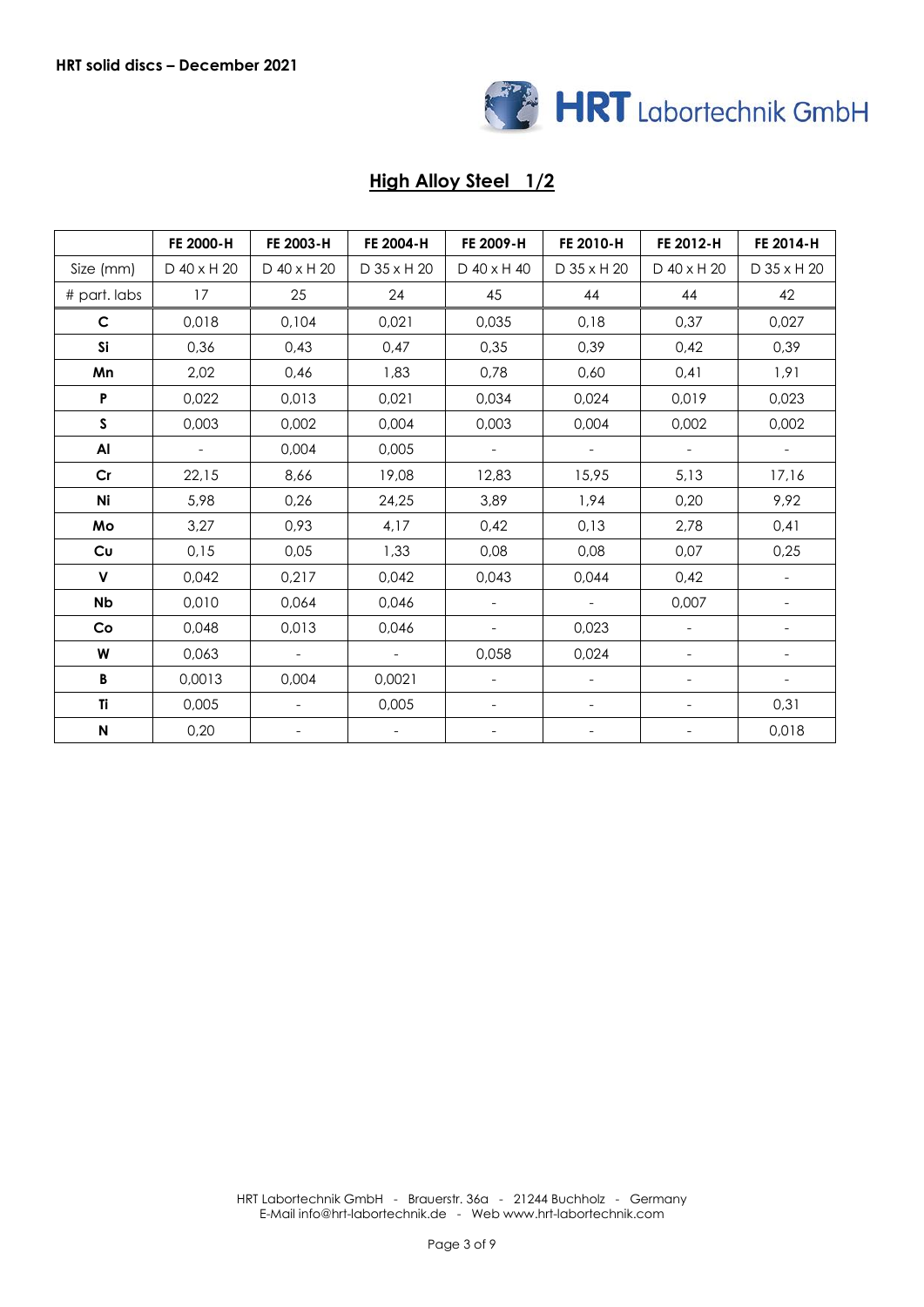

## **High Alloy Steel 2/2**

|                 | FE 2015-H                | FE 2016-H                | FE 2017-H                | FE 2018-H      | FE 2019-H                | FE 2021-H |
|-----------------|--------------------------|--------------------------|--------------------------|----------------|--------------------------|-----------|
| Size (mm)       | D 30 x H 20              | D 30 x H 20              | $30 \times 30 \times 10$ | D 36 x H 20    | D 40 x H 20              | D 36 x 20 |
| # part. labs    | 45                       | 41                       | 42                       | 42             | 39                       | 43        |
| $\mathsf{C}$    | 0,19                     | 0,011                    | 0,015                    | 0,37           | 1,54                     | 0,0415    |
| Si              | 0,37                     | 0,35                     | 0,34                     | 0,33           | 0,51                     | 0,347     |
| Mn              | 0,52                     | 1,83                     | 4,43                     | 0,73           | 0,39                     | 1,191     |
| $\mathsf P$     | 0,021                    | 0,023                    | 0,022                    | 0,026          | 0,025                    | 0,0213    |
| $\mathsf{s}$    | 0,002                    | 0,007                    | 0,002                    | 0,003          | 0,003                    | 0,0029    |
| AI              | $\mathbb{Z}^2$           | $\equiv$                 | $\mathbb{L}$             | 0,010          | 0,015                    | 0,0071    |
| Cr              | 12,87                    | 16,85                    | 20,15                    | 16,34          | 11,89                    | 15,61     |
| Ni              | 0,25                     | 11,33                    | 15,45                    | 0,56           | 0,14                     | 12,73     |
| Mo              | 0,07                     | 2,03                     | 3,17                     | 1,04           | 0,86                     | 1,114     |
| Cu              | 0,07                     | 0,21                     | 0,21                     | 0,29           | 0,08                     | 0,170     |
| $\mathsf{v}$    | 0,055                    | 0,061                    | $\bar{\mathcal{L}}$      | 0,064          | 0,80                     | 0,599     |
| Nb              | $\qquad \qquad -$        | ÷                        | 0,131                    |                | 0,071                    | 0,574     |
| Co              | $\blacksquare$           | $\overline{\phantom{a}}$ | $\blacksquare$           | $\frac{1}{2}$  | $\equiv$                 | 0,0449    |
| W               |                          | $\qquad \qquad -$        | $\overline{\phantom{0}}$ |                |                          | 0,0251    |
| $\, {\bf B} \,$ | $\frac{1}{2}$            | $\overline{\phantom{a}}$ | $\overline{\phantom{a}}$ | 0,0004         | $\bar{\phantom{a}}$      | 0,0021    |
| Ti              | $\overline{\phantom{a}}$ | $\overline{\phantom{a}}$ | $\overline{\phantom{a}}$ | $\frac{1}{2}$  | 0,012                    | 0,0047    |
| $\mathsf{N}$    | 0,045                    | 0,073                    | 0,311                    | 0,0134         | $\blacksquare$           | 0,088     |
| Mg              | $\overline{a}$           | $\overline{\phantom{a}}$ | $\frac{1}{2}$            |                | $\overline{\phantom{a}}$ | 0,0008    |
| Sn              | $\overline{\phantom{0}}$ | $\qquad \qquad -$        | $\qquad \qquad -$        |                | ÷                        | 0,0051    |
| Sb              | $\overline{\phantom{0}}$ | $\overline{\phantom{0}}$ | $\qquad \qquad -$        |                | $\qquad \qquad -$        | 0,0032    |
| As              |                          | $\qquad \qquad -$        | $\qquad \qquad -$        |                | $\qquad \qquad -$        | 0,0040    |
| Ta              |                          | $\qquad \qquad -$        | $\overline{\phantom{a}}$ |                | $\qquad \qquad -$        | 0,0043    |
| Zr              |                          | $\overline{a}$           | $\qquad \qquad -$        |                |                          | 0,0030    |
| Zn              | $\overline{a}$           | $\qquad \qquad -$        | $\qquad \qquad -$        | $\overline{a}$ | $\blacksquare$           | 0,0015    |
| Ce              |                          | $\overline{a}$           | $\qquad \qquad -$        |                | $\overline{a}$           | 0,0013    |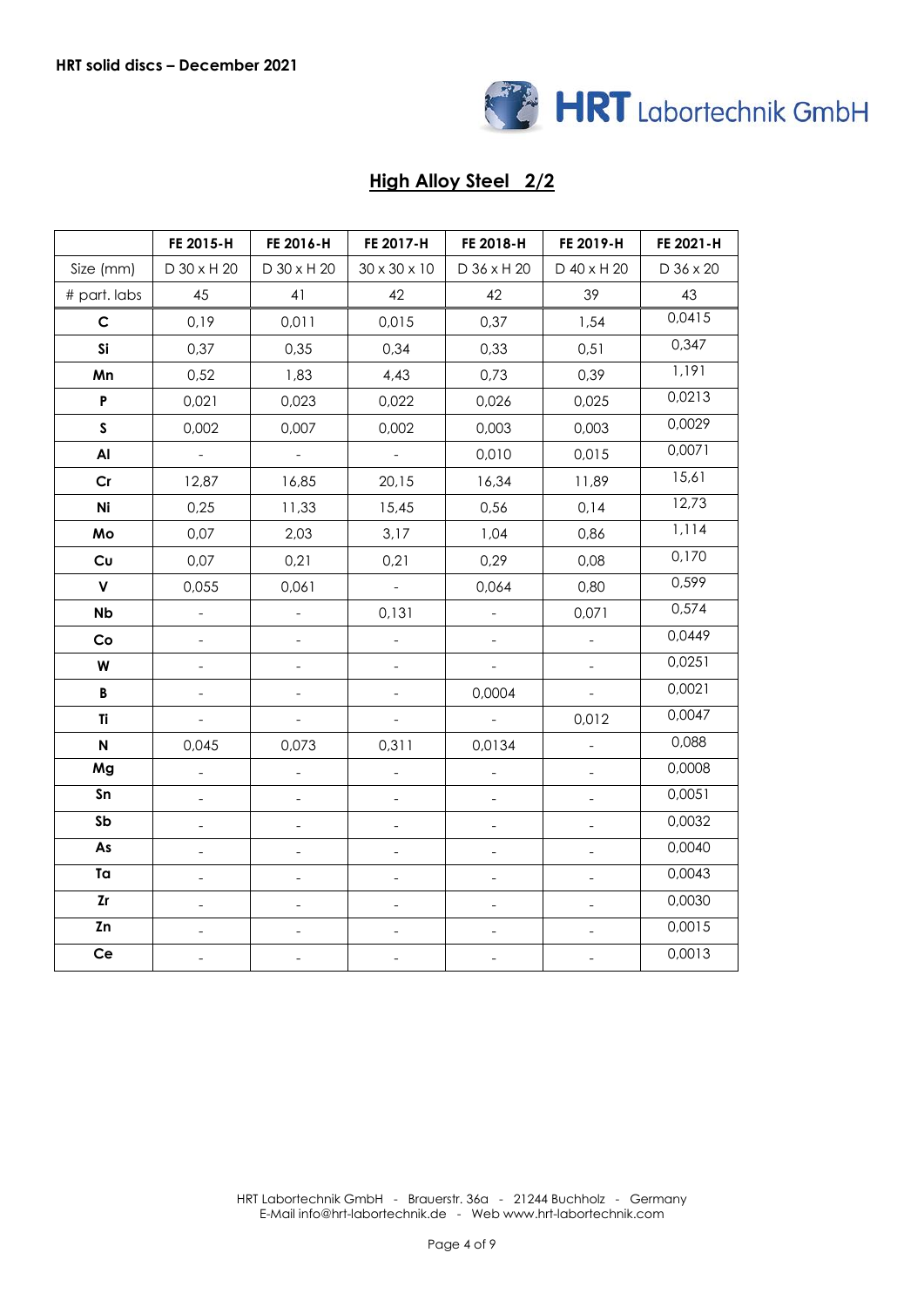

### **Nickel 1/2**

|              | <b>NI 2001</b>           | <b>NI 2007</b>           | <b>NI 2009</b>           | NI 2012                  | NI 2013                  | NI 2014                  | NI 2017                  |
|--------------|--------------------------|--------------------------|--------------------------|--------------------------|--------------------------|--------------------------|--------------------------|
| Size (mm)    | D 40 x H 20              | D 40 x H 20              | D 35 x H 20              | D 38 x H 20              | D 30 x H 20              | D 25 x H 20              | D 27 x H 20              |
| # part. labs | 12                       | 22                       | 25                       | 30                       | 26                       | 27                       | 28                       |
| $\mathsf{C}$ | 0,011                    | 0,012                    | 0,033                    | 0,008                    | 0,018                    | 0,009                    | 0,047                    |
| Si           | 0,017                    | 0,32                     | 0,057                    | 0,06                     | 0,30                     | 0,06                     | 0,17                     |
| Mn           | 0,776                    | 0,63                     | 0,023                    | 0,38                     | 0,72                     | 0,3                      | 0,39                     |
| P            | 0,005                    | 0,008                    | 0,003                    | 0,009                    | 0,013                    | 0,006                    | 0,003                    |
| S            | 0,001                    | 0,002                    | 0,002                    | 0,003                    | 0,004                    | 0,003                    | 0,002                    |
| Al           | 0,006                    | 0,26                     | 0,20                     | 0,23                     | 0,10                     | 0,16                     | 1,43                     |
| Cr           | 0,052                    | 16,07                    | 22,26                    | 15,56                    | 22,03                    | 21,42                    | 19,34                    |
| Ni           | 67,97                    | 74,21                    | 60,40                    | 57,32                    | 38,65                    | 59,23                    | 74,93                    |
| Mo           | $\blacksquare$           | 0,03                     | 9,01                     | 15,77                    | 3,15                     | 13,03                    |                          |
| Cu           | 30,84                    | 0,02                     | $\overline{\phantom{a}}$ | 0,09                     | 1,92                     | $\overline{\phantom{a}}$ | $\Box$                   |
| <b>Nb</b>    | $\overline{\phantom{a}}$ | $\mathbf{r}$             | 3,52                     | $\equiv$                 | $\equiv$                 | $\qquad \qquad -$        | 0,34                     |
| $\mathsf{V}$ |                          | $\overline{\phantom{a}}$ | $\overline{\phantom{a}}$ | 0,20                     | $\overline{\phantom{a}}$ | 0,02                     |                          |
| Ta           |                          | $\overline{\phantom{a}}$ | $\overline{\phantom{a}}$ | $\equiv$                 | $\overline{\phantom{a}}$ | $\overline{\phantom{a}}$ | $\overline{\phantom{a}}$ |
| W            | $\overline{\phantom{a}}$ | $\overline{\phantom{a}}$ | $\overline{\phantom{0}}$ | 3,47                     | $\overline{\phantom{a}}$ | 2,92                     | $\overline{\phantom{a}}$ |
| Fe           | 0,783                    | 7,98                     | 4,12                     | 6,66                     | 31,86                    | 2,47                     | 0,59                     |
| Ti           | $\equiv$                 | 0,35                     | 0,35                     | $\overline{\phantom{a}}$ | 1,00                     | 0,13                     | 2,66                     |
| Co           | 0,016                    | $\equiv$                 | $\equiv$                 |                          | $\overline{\phantom{a}}$ | 0,02                     | 0,018                    |
| B            |                          | 0,0030                   | 0,0033                   |                          | $\overline{\phantom{a}}$ | $\overline{\phantom{0}}$ | 0,0036                   |
| ${\sf N}$    |                          | $\overline{\phantom{a}}$ | $\overline{\phantom{a}}$ |                          | $\overline{\phantom{a}}$ | $\overline{\phantom{0}}$ | 0,0091                   |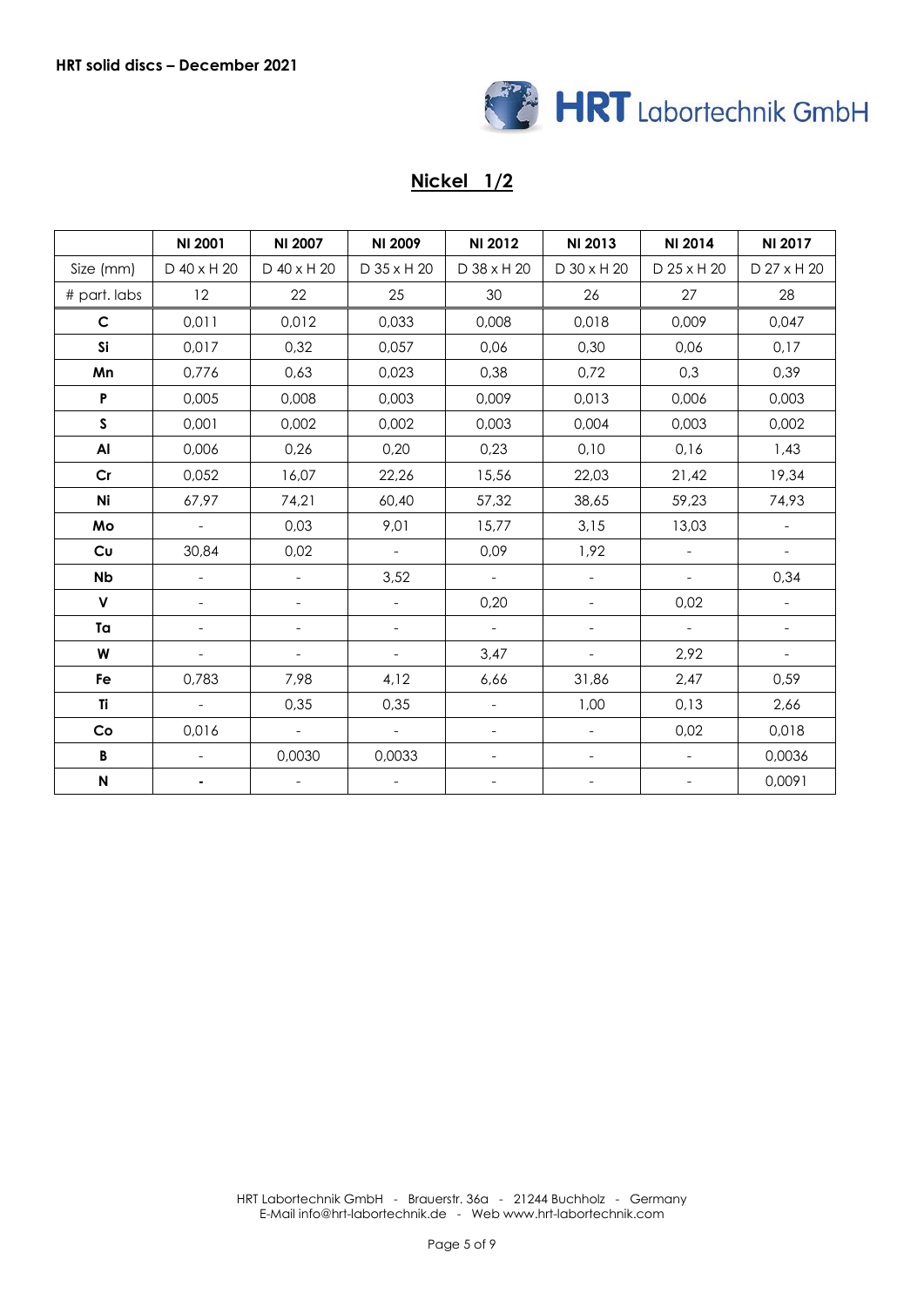

### **Nickel 2/2**

|              | NI 2018     | NI 2019     | NI 2021     |
|--------------|-------------|-------------|-------------|
| Size (mm)    | D 31 x H 20 | D 35 x H 20 | D 35 x H 20 |
| # part. labs | 26          | 23          | 25          |
| С            | 0,017       | 0,139       | 0,179       |
| Si           | 0,12        | 0,15        | 0,142       |
| Mn           | 0,06        | 0,62        | 0,082       |
| P            | 0,004       | 0,001       | 0,0056      |
| S            | 0,003       | 0,001       | 0,0009      |
| Al           | 0,57        | 2,97        | 2,24        |
| Cr           | 18,64       | 0,01        | 25,0        |
| Ni           | 52,93       | 65,19       | 62,0        |
| Mo           | 2,93        | 0,02        | (0, 01)     |
| Cu           | 0,04        | 29,41       | 0,0079      |
| <b>Nb</b>    | 5,03        |             | 0,0124      |
| $\mathsf{v}$ |             |             | 0,0312      |
| Ta           |             |             | (0,0086)    |
| W            |             |             | (0,0434)    |
| Fe           | 18,49       | 0,99        | 9,79        |
| Ti           | 1,00        | 0,63        | 0,151       |
| Co           | 0,018       |             | 0,0242      |
| B            | 0,0034      | 0,0026      | 0,0036      |
| N            | 0,0098      | 0,0024      | 0,0171      |
| Zr           |             |             | 0,0682      |
| Υ            |             |             | (0,069)     |

HRT Labortechnik GmbH - Brauerstr. 36a - 21244 Buchholz - Germany E-Mail info@hrt-labortechnik.de - Web www.hrt-labortechnik.com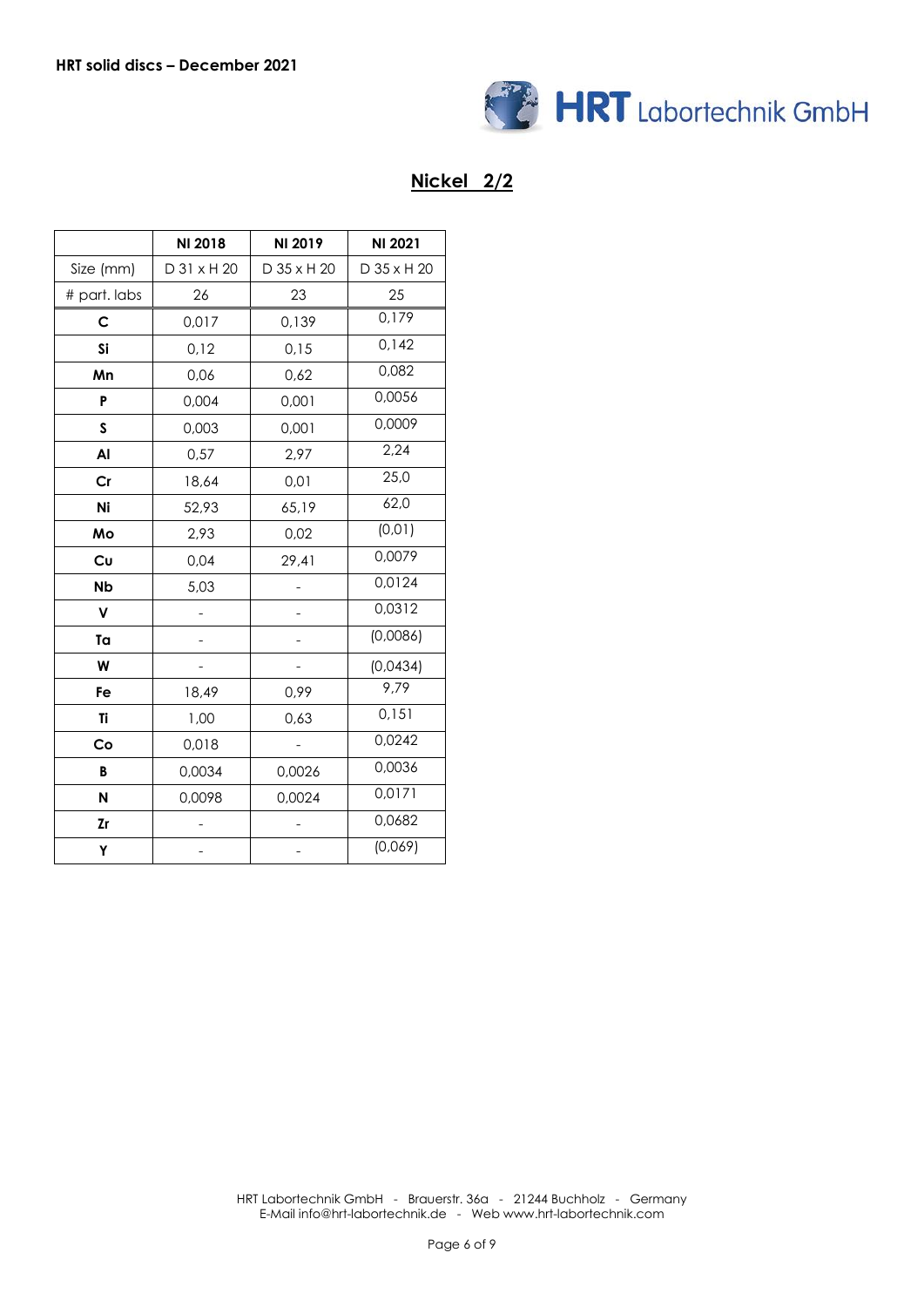

#### **Copper 1/2**

|              | <b>CU 2000</b>           | <b>CU 2001</b>           | <b>CU 2009</b>           | <b>CU 2012</b>           | <b>CU 2014</b>               | <b>CU 2015</b>           | <b>CU 2016</b>           |
|--------------|--------------------------|--------------------------|--------------------------|--------------------------|------------------------------|--------------------------|--------------------------|
| Size (mm)    | D 40 x H 20              | D 40 x H20               | D 40 x H 20              | D 40 x H 20              | D 38 x H 20                  | D 40 x H 20              | D 40 x H 20              |
| # part. labs | 9                        | 11                       | 23                       | 21                       | 25                           | 26                       | 24                       |
| Cu           | 86,4                     | 79,09                    | 78,88                    | 97,00                    | 86,96                        | 57,57                    | 92,67                    |
| Fe           | 0,04                     | 4,79                     | 3,73                     | 0,013                    | 1,60                         | 0,14                     | 0,004                    |
| Mn           | 0,01                     | 0,36                     | 0,29                     | 0,002                    | 0,82                         | $\overline{\phantom{a}}$ | $\overline{\phantom{a}}$ |
| Si           | 0,01                     | 0,08                     | 0,19                     | 0,63                     | $\overline{\phantom{a}}$     | $\overline{\phantom{a}}$ | $\overline{\phantom{a}}$ |
| Ni           | 1,28                     | 4,94                     | 6,22                     | 2,3                      | 10,49                        | 0,04                     | 0,007                    |
| Pb           | 0,78                     | 0,015                    | 0,037                    |                          | 0,005                        | 2,00                     | 0,006                    |
| Al           | 0,001                    | 10,05                    | 9,93                     | -                        | $\overline{\phantom{a}}$     | $\overline{\phantom{a}}$ | $\overline{\phantom{a}}$ |
| Sn           | 11,03                    | 0,018                    | 0,020                    | 0,035                    | 0,005                        | 0,19                     | 7,23                     |
| Zn           | 0,42                     | 0,17                     | 0,54                     | $\overline{\phantom{a}}$ | 0,01                         | $\overline{\phantom{a}}$ | 0,006                    |
| P            | 0,009                    | 0,011                    | 0,010                    |                          | $\overline{\phantom{a}}$     | 0,004                    | 0,050                    |
| Sb           | $\overline{\phantom{a}}$ | $\overline{\phantom{a}}$ | $\overline{\phantom{a}}$ |                          | $\overline{\phantom{a}}$     |                          | 0,006                    |
| S            | 0,014                    | 0,003                    | $\overline{\phantom{a}}$ |                          | $\qquad \qquad \blacksquare$ | -                        | 0,003                    |
| Cr           |                          | $\overline{\phantom{a}}$ | $\overline{\phantom{a}}$ |                          | ۰                            | $\overline{\phantom{0}}$ | $\overline{\phantom{a}}$ |
| <b>Zr</b>    | -                        | $\overline{\phantom{a}}$ | $\overline{\phantom{a}}$ |                          | ٠                            | $\overline{\phantom{0}}$ | -                        |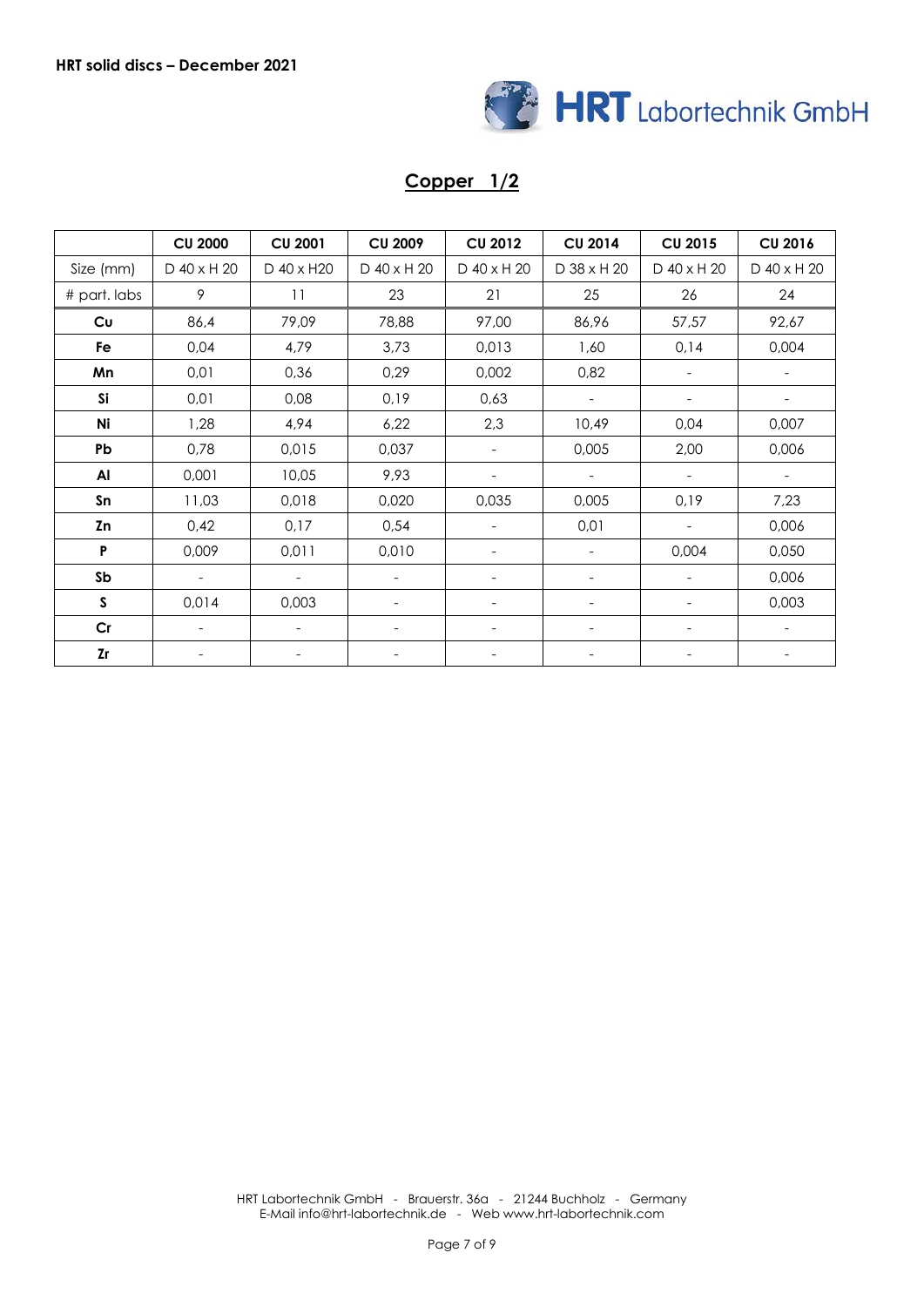

#### **Copper 2/2**

|               | <b>CU 2017</b>           | <b>CU 2018</b> | <b>CU 2019</b> | <b>CU 2021</b> |
|---------------|--------------------------|----------------|----------------|----------------|
| Size (mm)     | D 40 x H 20              | D 40 x H 20    | D 40 x H 20    | D 42 x H 20    |
| # part. labs  | 24                       | 23             | 19             | 29             |
| Cu            | 80,11                    | 84,06          | 98,97          | 86,6           |
| Fe            | 0,011                    | 3,06           | 0,005          | 0,0197         |
| Mn            | $\overline{\phantom{0}}$ | 2,49           |                | 0,0445         |
| Si            |                          | 0,020          | 0,030          | 2,96           |
| Ni            | 1,25                     | 0,04           |                | 0,0023         |
| Pb            | 8,91                     | 0,021          |                | 0,0061         |
| Al            | $\overline{\phantom{a}}$ | 10,00          |                | 0,0008         |
| Sn            | 9,24                     | 0,014          | 0,011          | 0,0066         |
| Zn            | 0,37                     | 0,10           |                | 10,05          |
| P             | 0,007                    | 0,014          | 0,005          | 0,081          |
| Sb            | 0,14                     |                | 0,006          | 0,0017         |
| S             | 0,026                    |                |                | 0,0014         |
| $\mathsf{Cr}$ |                          |                | 0,73           | 0,0006         |
| <b>Zr</b>     |                          |                | 0,17           |                |
| Mg            |                          |                |                | 0,0002         |
| As            |                          |                |                | 0,0006         |
| Cd            |                          |                |                | 0,0005         |
| Bi            |                          |                |                | 0,0006         |
| Se            |                          |                |                | 0,0004         |